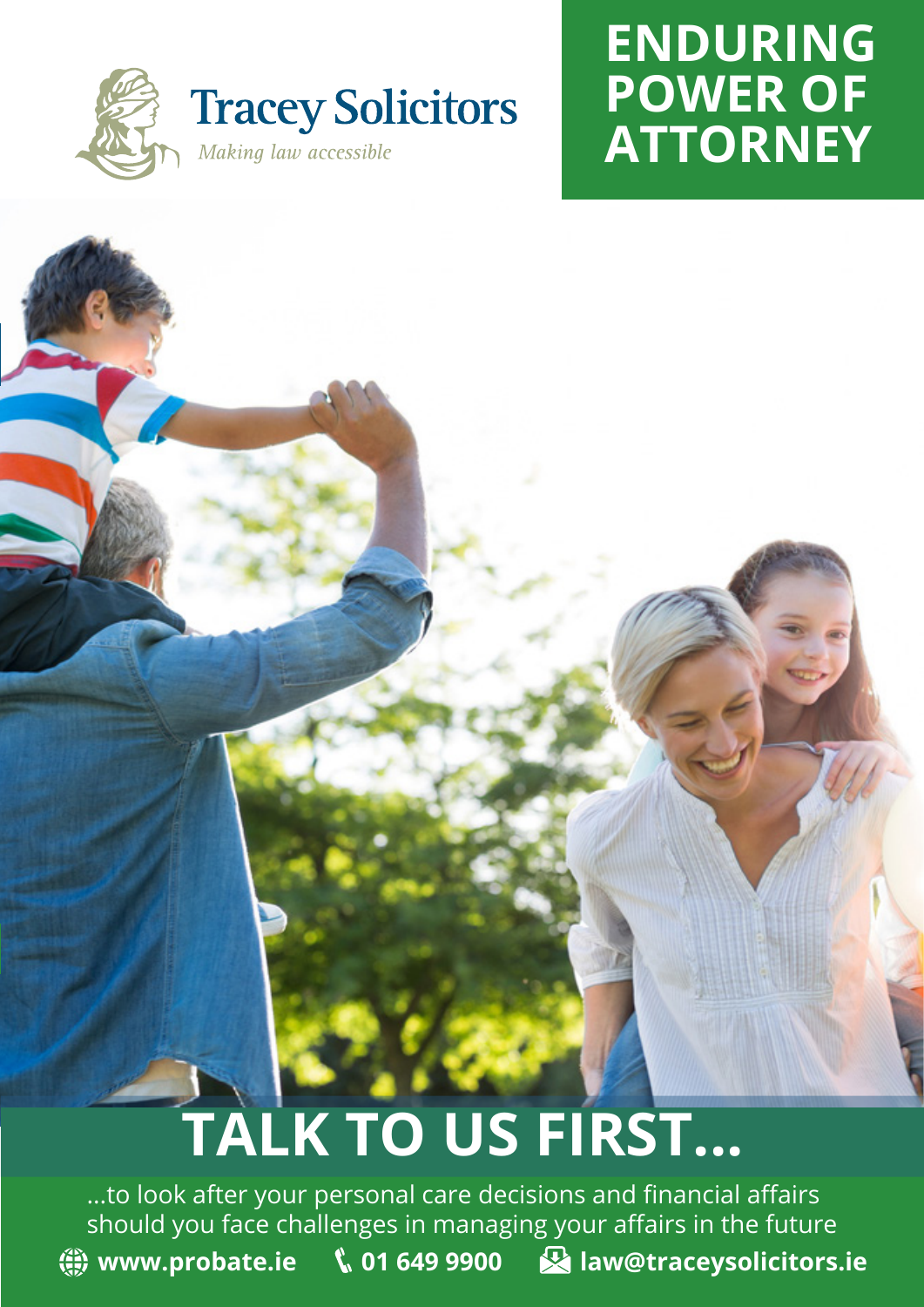### **ENDURING POWER OF ATTORNEY - What does it mean?**

An enduring power of attorney (EPA) is a legal document that allows you (the donor) to maintain control of your affairs until such time as you may become unable to do so yourself through mental incapacity.



#### **In many ways an EPA could be viewed as a 'just in case' legal document...**

...that you can use to appoint one or more people to make decisions for you should you ever be in a position in the future where you no longer have the ability to make your own decisions about your property, your financial affairs or your personal affairs.



#### **The person(s) you appoint is called an attorney(s).**

If you give your attorney(s) general power in relation to all your property and affairs, your attorney(s) will be able to deal with your money or property and may be able to sell your house. The decision is yours entirely.

If you do not want your attorney(s) to have such wide powers, you can include any restrictions you like in your EPA document.



**A 'just in case' document to appoint people to handle your affairs if you cannot Peace of mind - you choose what decisions are made and by whom**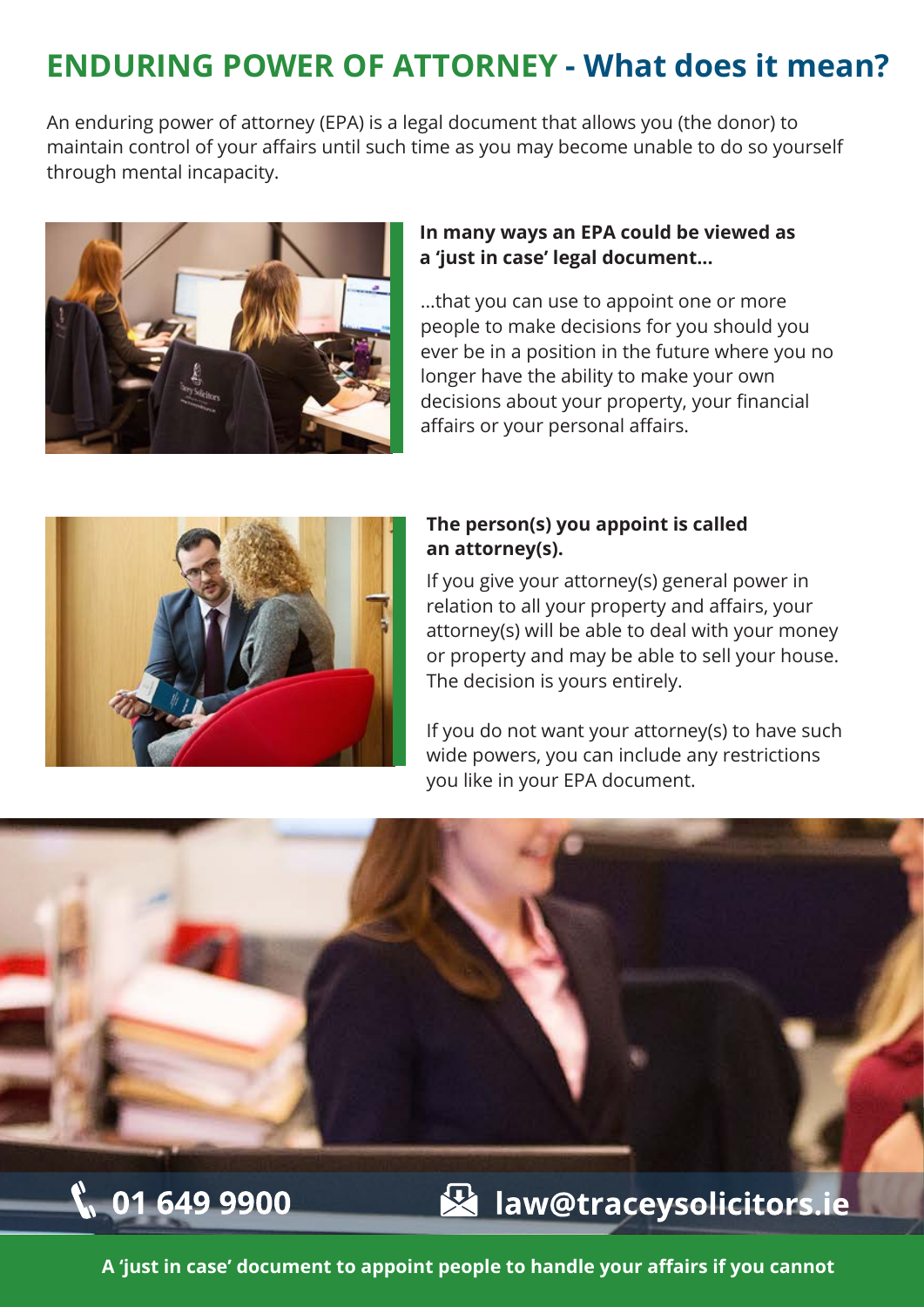### **Making your ENDURING POWER OF ATTORNEY**

**First, instructions are given by you to your solicitor verifying the level of control you wish to give to your attorney(s).**

Your EPA is then drafted and signed by both you and your appointed attorney(s).

 A standard medical cert is sent to your doctor for completion to certify that you are mentally capable of signing an EPA (the doctor is advised of the legal test applicable).

 Two notice parties nominated by you, who are members of your family or next of kin (other than your attorney(s)), are sent a notice confirming that you have made an EPA.

All your EPA documentation is stored together until such time as it is needed.

#### **Activating your ENDURING POWER OF ATTORNEY**

**To bring an EPA into effect it must be registered or activated in the Court.**

1. A medical certificate confirming your loss of capacity is presented to the Court.

2. Proof must be provided to the High Court that your original Notice Parties have been written to in the standard format advising that your EPA is about to be activated.

3. Once the Notice of Intention to Apply for Registration is served on the parties a five (5) week notice period must expire prior to progressing the application.

4. When the Office of Ward of Court is satisfied that all of your documents are in order, they register your Enduring Power of Attorney.

# **TALK TO US FIRST... about the benefits of an ENDURING POWER OF ATTORNEY**

16/17 St. Andrew Street, Dublin 2نے آ www.probate.ie

Peace of mind - you choose what decisions are made and by whom